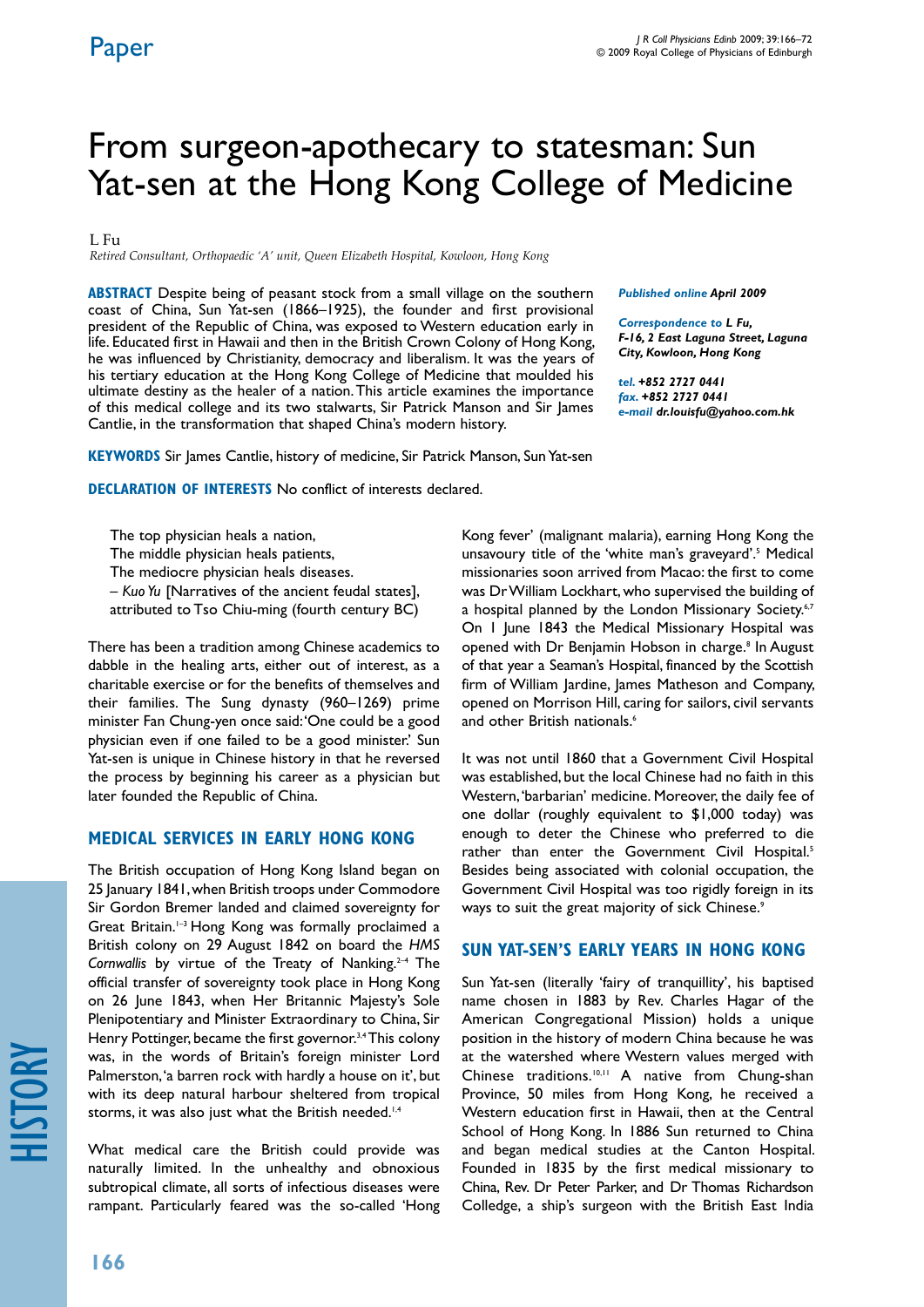Company, this institute was famous for its surgery and treatment of eye diseases. It introduced the use of surgical anaesthesia, laparotomy and excision of tumours into China.12 A medical school for male students attached to this hospital had been established in 1855 under Parker's successor, Dr John Glasgow Kerr.<sup>13</sup>

Shortly after Sun began his studies at the Central School of Hong Kong, plans for a charity hospital along Western lines were announced in the *Hong Kong Daily Express*, which reported on 26 February 1884 that 'a scheme for a charitable hospital for Chinese and Europeans' was under way. The attention of a young student interested in Western science would have been attracted to the discussions regarding the proposed hospital and its medical classes.14 Preferring the more liberal climate of Hong Kong to the conservative atmosphere of Canton, where traditional feudalistic ideas prevailed, Sun decided to transfer to this new medical school when it opened in 1887, becoming its most famous alumnus.<sup>15</sup>

### **THE HONG KONG COLLEGE OF MEDICINE FOR CHINESE**

Among the few European medical practitioners in Hong Kong was Dr Patrick Manson, a graduate of Aberdeen University who had spent 24 years in China, first in Formosa and then in Amoy with the Chinese Imperial Maritime Authority.<sup>5,16</sup> In 1883 Manson had sailed for Hong Kong, where his practice attracted most of the European residents and the more prominent Chinese merchants. Within two years his practice doubled.<sup>17</sup> Another Aberdeen graduate, Dr James Cantlie, formerly senior surgeon at London's Charing Cross Hospital, joined Manson's practice from July 1887. Together with another private practitioner, Dr Gregory Paul Jordan, Manson proposed to establish a public hospital for the Hong Kong's poor.<sup>17</sup>

Meanwhile, a pastor with the London Missionary Society, Rev. Ho Fuk-tong, had sent his fourth son, Ho Kai, to study medicine at the University of Aberdeen in 1872. Ho graduated in 1879, was called to the Bar in 1881 after studying law at Lincoln's Inn in London, and married Alice Walkden of Blackheath and Greenwich.<sup>18</sup> In 1882 the couple returned to Hong Kong, only to find that the Chinese had no faith in Western medicine. Dr Ho therefore forsook medicine for the law, where he prospered. In June 1884, Alice Ho tragically died of typhoid fever. In memory of his wife, Ho undertook to bear the entire cost of building the Alice Memorial Hospital, which officially opened on 17 February 1887.<sup>18</sup>

Manson, Jordan and Dr William Hartigan formed the Hong Kong Medical Society in September 1886,<sup>9</sup> with Manson as president and Jordan as secretary: an ambitious project was in the planning. Cantlie announced a meeting at the Alice Memorial Hospital on 30 August

1887 to obtain opinions of those engaged in medical practices in Hong Kong. After some discussions this '1887 Preparatory Committee' unanimously resolved 'to establish a College of Medicine for Chinese to be established in Hong Kong… for the purpose of teaching the Science of Medicine in all its branches and to grant licenses to practice in its name to Chinese and to such others as may wish to avail themselves of the privilege of the College. The license granted by the College certifies the ability of the Holder thereof to practise Medicine, Surgery and Midwifery.<sup>18</sup> Professors and lecturers would give their tuition for free, as at Charing Cross Hospital, and the Alice Memorial Hospital offered free accommodation to the College for lectures and demonstrations. The College was formally inaugurated at the Hong Kong City Hall on 1 October 1887, when Manson as its first dean delivered his inaugural address:

There has risen the idea of forming a school of medicine within this Hospital, with these medical men and these students or dressers for a nucleus… The object of it is the spread of medical science in China, the relief of suffering, the prolongation of life, and as far as hygiene can effect this, the increase of comfort during life. Although Hong Kong has been a British Crown Colony since 1841, and its population and prosperity have steadily and rapidly increased and although hospitals for the treatment of Chinese have been for years established in nearly all of the Treaty Ports and in many other towns of the Empire, yet in Hong Kong, which ought to be a centre of light and guidance to Chinese in all matters pertaining to civilisation, it was not until this year that a hospital devoted to the treatment of Chinese on European principles was opened…

As soon as the Alice Memorial Hospital was opened, its erection received its justification: the beds were at once filled and crowds of outpatients came for treatment. Its success was established within a month of its being opened. We think that the present is the opportunity for Hong Kong to take up a manifest and long-neglected duty; to become a centre and distributor, not for merchandise only, but also for science…

Our little contribution looks small in contrast to what has to be done. We make it humbly but hopefully. I do not doubt our ultimate success, and when we succeed we shall not only confer a boon on China, but at the same time add to the material prosperity of the Colony.<sup>18</sup>

In the audience was the young Sun Yat-sen. Two days later, the first batch of 13 medical students assembled at the Alice Memorial Hospital. They were graduates from Christian missionary schools in Hong Kong and nearby Foochow and included two 'returned students' from the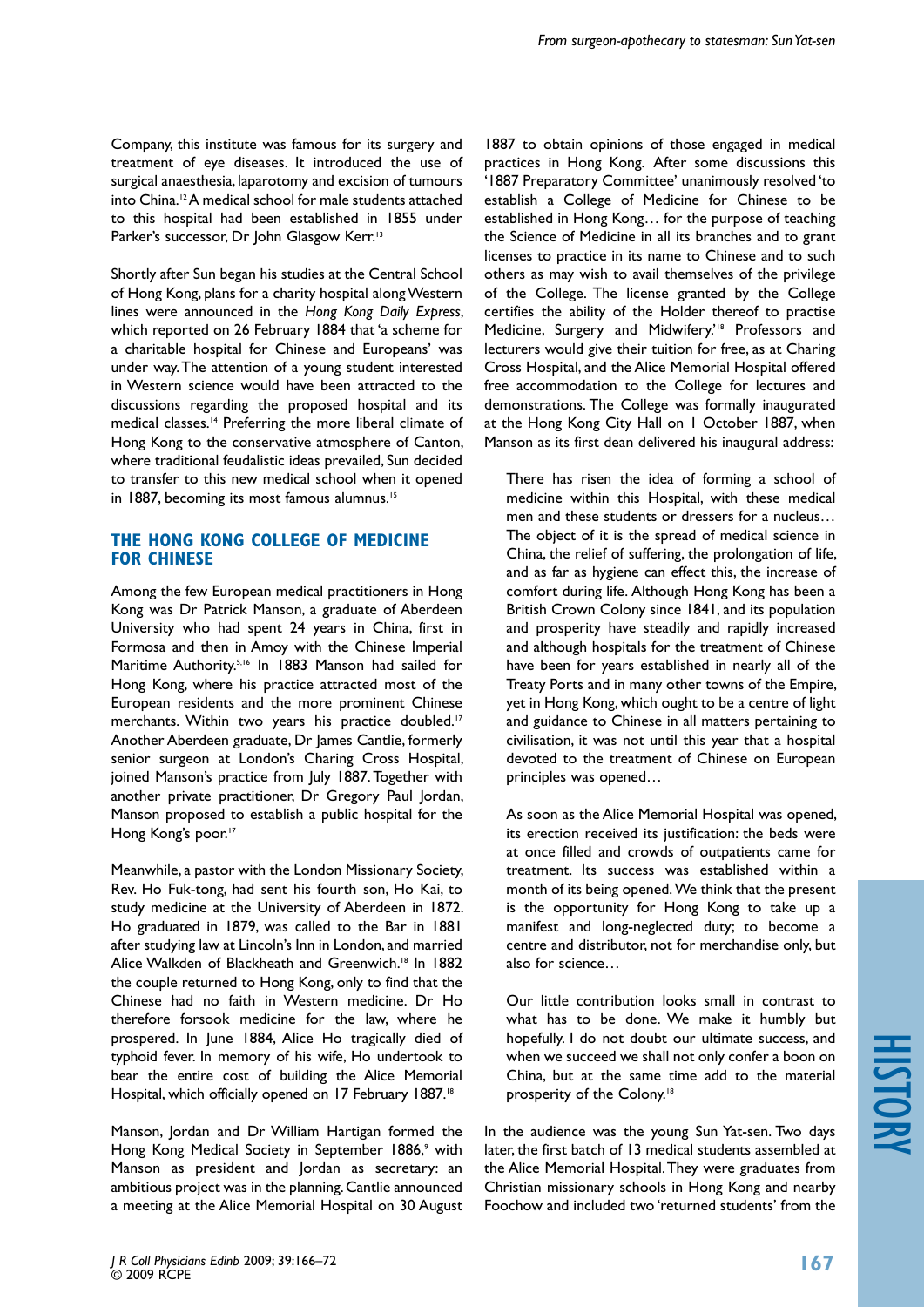| SESSION: 2 MARCH TO 31 JULY 1891 |                          |                |      |             |         |              |      |         |  |  |
|----------------------------------|--------------------------|----------------|------|-------------|---------|--------------|------|---------|--|--|
|                                  | <b>Subject</b>           | Lecturer       | Mon  | <b>Tues</b> | Wed     | <b>Thurs</b> | Fri  | Sat     |  |  |
| <b>Seniors</b>                   | Medicine                 | Dr Jordan      | 7 pm |             | 7 pm    |              | 7 pm |         |  |  |
|                                  | Medical<br>jurisprudence | Dr Ho Kai      |      | 7 pm        |         | 7 pm         |      |         |  |  |
|                                  | Midwifery                | Dr Hartigan    |      | 3 pm        |         |              |      | 3 pm    |  |  |
|                                  | Public health            | MacCallum Esq. |      |             |         | 8 pm         |      |         |  |  |
|                                  | Pathology                | Dr Thomson     |      | 2 pm        |         | 2 pm         |      | 2 pm    |  |  |
|                                  | Surgery                  | Dr Cantlie     |      | I pm        |         | I pm         |      | I pm    |  |  |
| All                              | Clinical medicine        | Dr Cowie       |      |             |         | noon         | noon |         |  |  |
|                                  | Clinical surgery         | Dr Bell        | noon |             | noon    |              |      |         |  |  |
|                                  | Dentistry                | Dr Noble       |      |             |         | 5.30pm       |      |         |  |  |
|                                  | Materia medica           | Dr Carvalho    | 2 pm |             | 2 pm    |              | 2 pm |         |  |  |
| <b>Juniors</b>                   | Anatomy                  | Dr Cantlie     | I pm |             | I pm    |              | I pm |         |  |  |
|                                  | Chemistry                | W Watson Esg.  |      |             | 8.30 pm |              |      | 8.30 pm |  |  |
|                                  | Physics                  | Dr Chalmers    |      | 8 pm        |         |              |      |         |  |  |
|                                  | Physiology               | Dr Blackburn   |      | 8.30 am     |         | 8.30 am      |      | 8.30 am |  |  |

#### **TABLE 1** Curriculum of the Hong Kong College of Medicine for Chinese, 1891 (adapted from Paterson<sup>9</sup>)

United States. Thus they had been well groomed in English with a Christian background.<sup>19</sup> The College had no endowment fund of its own; students paid an annual fee of \$60. English was the medium of teaching. There were no permanent classrooms, students lived in their own homes or other lodgings and moved around Hong Kong to attend lectures and clinical teachings in the lecturer's private clinics or hospitals. All teachers offered their services on a voluntary basis.<sup>5,20</sup> Nevertheless it was an impressive curriculum (see Table 1): physics, chemistry, botany, materia medica, anatomy, physiology and clinical observation in the first year; anatomy, physiology, pathology, principles of medicine, surgery, diseases of women and midwifery in the second and third years; medical jurisprudence, public health and practical minor surgery in the fourth year; and internal medicine, surgery, diseases of women and midwifery in the final year.<sup>20</sup> Students had to pass four examinations before obtaining the 'Licentiate in Medicine and Surgery of the College of Medicine for Chinese, Hong Kong'.

As Cantlie was the only member of the teaching staff who had experience of running a hospital school, the extracurricular activities resembled that of Charing Cross. There was cricket, tennis and rowing, and Cantlie instructed Sun in croquet.<sup>21</sup> There were also first aid classes for the St John's Ambulance Association and the Volunteers.<sup>19,21</sup>

Sun was the best of Cantlie's recruits – he was a brilliant student. The academic standards of the new college's medical students were comparable to those in Britain. This was mainly due to Cantlie's teaching – all of his students were very happy to study under him. He not only taught them medical science but science in general, providing students with a wide knowledge of Western science, particularly the works of William Harvey, John Hunter, Edward Jenner, Charles Darwin and Joseph Lister. Cantlie's profound influence on Sun was the teaching of Darwin's theories of natural selection, as a result of which Sun was the first Chinese to accept the teachings of Darwin and believe in the survival of the fittest where there was competition in the animal and human world. Sun modified Darwin's theories by what he called the 'theory of mutual aid', believing that there is a natural bond that draws men together and that teaching can draw out their desire. Besides Darwin's work on evolution, Sun was especially interested in the history of the French Revolution. These two subjects were to have a profound influence on his ideology.<sup>19</sup>

At the final examination in July 1892, only two of the four candidates, Sun Yat-sen and Kong Ying-wa, graduated, with the results shown in Table 2.<sup>20</sup> A duplicate copy of Sun's diploma was on display at the University of Hong Kong until the Second World War, when it vanished.

At the first graduation ceremony, held on 23 July 1892, Cantlie, as dean of the College, addressed the audience as follows:

At this moment we remember the words of the Chinese proverbs that the gem cannot be polished without friction nor men perfected without adversity… Therefore in presenting these Licentiates to you today we come not humbly in an apologetic way asking to be forgiven for lack of opportunity in that we have not done better; but we present them to you and to the world with our heads erect and with no apologies. We have taught them without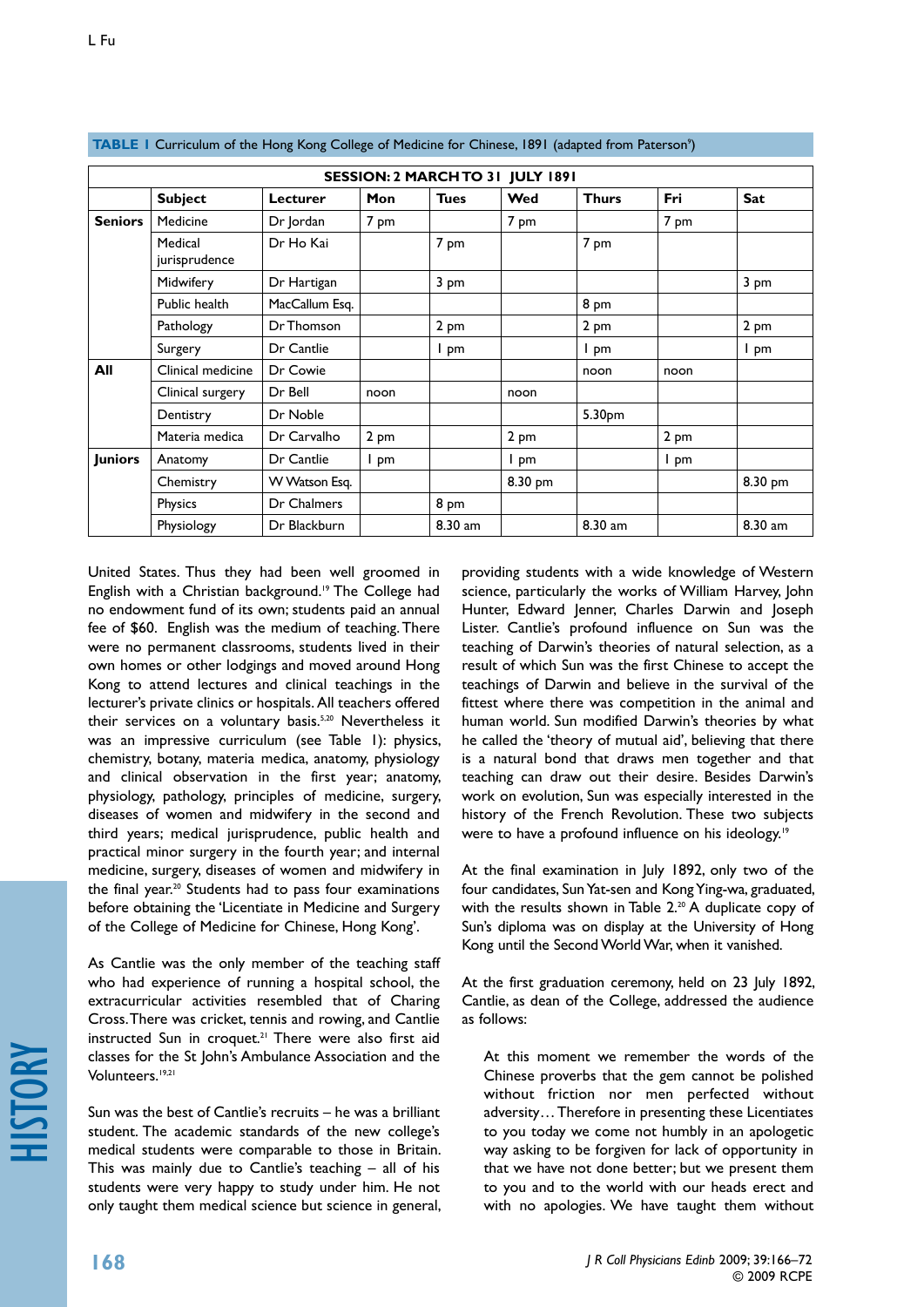| From surgeon-apothecary to statesman: Sun Yat-sen |  |  |
|---------------------------------------------------|--|--|
|---------------------------------------------------|--|--|

| <b>Subject</b>        | Sun Yat-sen        | Kong Ying-wa  |  |
|-----------------------|--------------------|---------------|--|
| Botany                | Honours            | Pass          |  |
| Chemistry             | Honours            | Pass          |  |
| Anatomy               | Honours            | Honours       |  |
| Physiology            | <b>Honours</b>     | Honours       |  |
| Materia medica        | Honours            | Pass          |  |
| Pathology             | Honours            | Honours       |  |
| Medical jurisprudence | Honours            | Honours       |  |
| Public health         | Honours            | Pass          |  |
| Medicine              | Pass               | Pass          |  |
| Surgery               | Pass               | Honours       |  |
| Midwifery             | Honours            | Pass          |  |
| Year of entry         | 1887 January [sic] | 1887 November |  |
| Year of graduation    | 1892 July          | 1892 July     |  |
| Honour category       |                    | 8             |  |

**TABLE 2 Final examination results of the Hong Kong** College of Medicine in 1892 (adapted from Lo<sup>20</sup>)

pecuniary reward or extraneous help and freely we hand our offering to the great Empire of China, where science is yet unknown, where ignorance of our own medieval times is current, where the astrologer stalks abroad with the belief that he is a physician, where the art of surgery has never been attempted, and where thousands of women suffer and die by the charmed potions of the witchcraft practices of so called obstetricians… Our Licentiates therefore go forth with the knowledge that the heart of China has been probed. With that fact before them let us hope that they will not fall by their way but carry their profession of which they may well be proud...<sup>18</sup>

After the celebrations came the reality of life. The position of Sun and Kong was difficult because neither had a British diploma and, although allowed to practise medicine, surgery and midwifery in Hong Kong, they could not issue birth or death certificates or legal medical documents of any kind, nor did they have the same protection in law as British doctors.<sup>22</sup> Furthermore, the Licentiates could obtain only a limited right of practice in the colony because the diploma was not fully recognised by the Medical Council of Hong Kong.

As an ethnic Chinese, Sun could, however, practise as a Chinese herbalist.<sup>22</sup> He was faced with the dilemma of either returning to China to practise Western medicine which his native country did not recognise or staying in Hong Kong with a license that did not receive full recognition by the issuing authority. The '1887 Preparatory Committee' of devoted medical practitioners and missionaries may have been too well intentioned in their efforts to take into account the legal and political consequence of establishing their medical college. Was

this an example of discrimination in the colonial era? As the qualification granted was not a university degree, this explanation is most likely.

Sun's fellow graduate, Kong, emigrated to Borneo, where he practised for the rest of his life. He recalled the following in an interview that appeared in Borneo's *Overseas Chinese Daily News* on 26 January 1940:

After graduation, there being no vacancies in Hong Kong, Governor Sir William Robinson wrote to the British Ambassador in Peking, requesting an introduction to Senior Minister Li Hung-chang. We were recommended as diligent, intelligent, and hardworking young men for employment in the Chinese Government. Li replied asking us to proceed to Peking and wait for future vacancies. Together with Dr Cantlie we went as far as Canton. However, the Viceroy there made things difficult by requesting us to fill in details of three generations of our ancestors, for scrutiny before further processing. The Premier [Sun] was angry and returned to Hong Kong. I also asked him against putting himself in peril by proceeding to the Capital. Henceforth he became more disenchanted with the Chinese Government and the more committed to revolution. This incident is unknown to outsiders and seldom mentioned.<sup>23</sup>

On his return to Hong Kong, Sun considered operating a pharmacy and began to seek investors, but Cantlie was strongly against this idea since in Great Britain medical practitioners occupied a higher social status than merchants.'You must not do this. Never associate your name with a commercial enterprise,' he advised. 'Remember, being the first graduate from the Hong Kong College of Medicine, you must cherish your reputation!'24 In the end Sun compromised by going to Macao, which was closer to his home village and where he knew many clansmen.

Macao's Chinese residents welcomed his expertise and offered him an office in Kiang Hu Hospital. Sun practised there for around a year from his 'Chinese-Western Dispensary', seeing patients from all walks of life from morning until evening.24 He offered his services for free from ten to noon. Cantlie sometimes went over to assist in major surgical operations and recalled:

In a large well-built hospital Chinese patients were treated according to native methods. Sun impressed upon the Chinese governors of the hospital the importance and benefits of Western medicine… He persuaded them to open the portals of the hospital to admit him with his newly acquired knowledge. With a largeness of mind characteristic of Chinamen, the governor said, 'Certainly, we will devote this wing of the hospital to European methods, and the other to Chinese practice, and we will judge the result.' Sun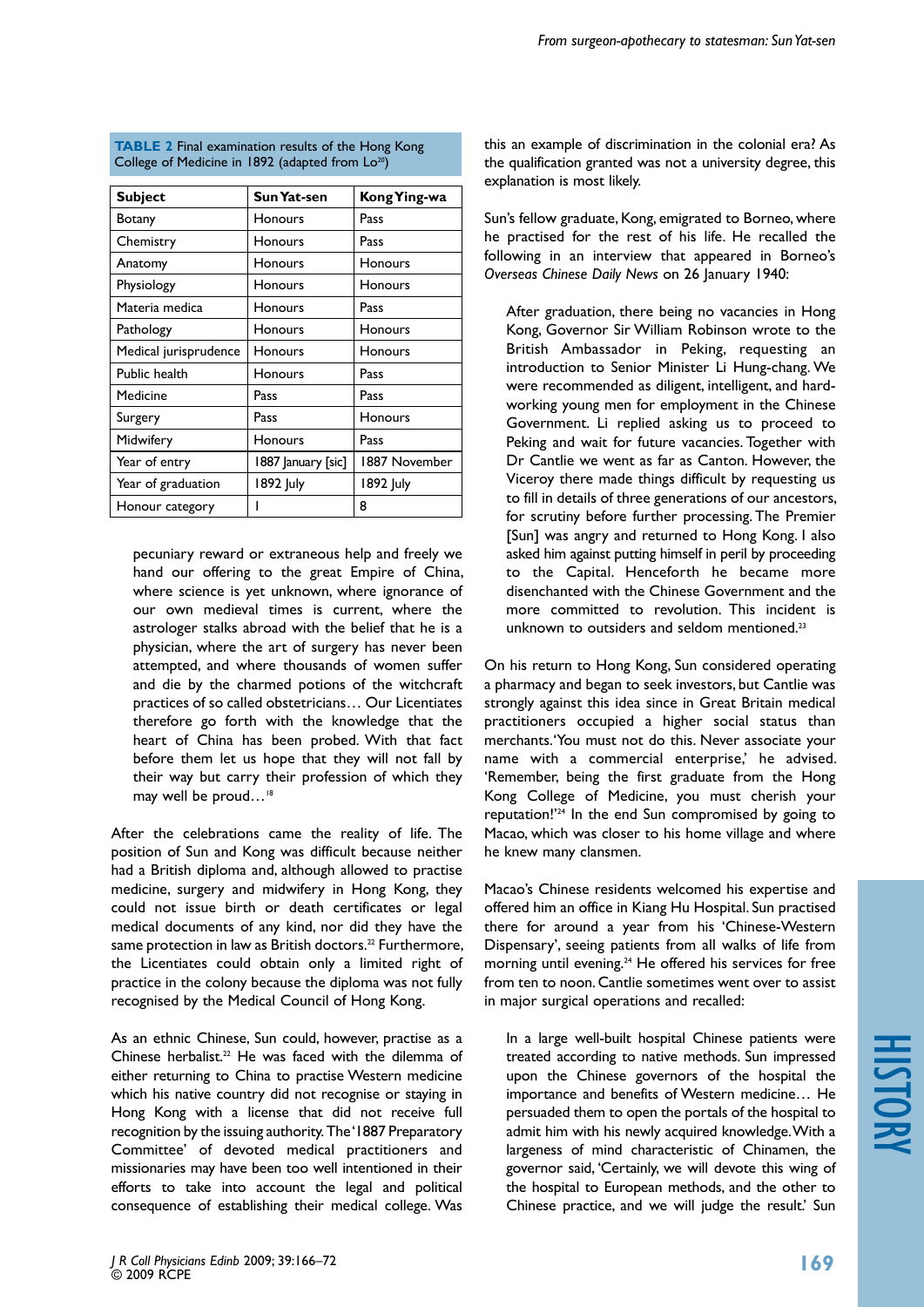commenced practice and I encouraged him, especially in his surgical work. When major operations had to be done I went on several occasions to Macao to assist him, and there in the presence of the governors of the hospital he performed important operations requiring skill, coolness of judgement and dexterity. It was a goodly journey to Macao by sea, and took me away a considerable time from my daily routine of work. Why did I go on this journey to Macao to help this man? For the reason that others have fought for and died for him, because I loved and respected him. His is a nature that draws men's regard towards him and makes them ready to serve him at the operating table or in the battlefield; an unexplainable influence, a magnetism which prevails and finds its expression in attracting men to his side.<sup>11</sup>

In spite of Sun's efforts, he aroused the professional jealousy of the Portuguese doctors, who saw him as a threat and persuaded the Macao government to bar him from practising in Macao. Sun had no choice but to return to Canton and combine his Western medical knowledge with traditional Chinese herbalism.15 Back home he operated from an 'East-West Dispensary', where he came into contact with other young men to discuss political reform and revolution.<sup>25</sup>

In February 1896 Cantlie resigned from the Hong Kong College of Medicine due to ill health and returned to England,<sup>19</sup> but the association between him and Sun did not end there. Fate would soon draw them together again when Sun was kidnapped in London by the Chinese Legation in October 1896 and then rescued by Cantlie.<sup>19,26</sup>

The Hong Kong College of Medicine existed until 1912 when it was incorporated as the faculty of medicine into the University of Hong Kong, the brainchild of the 14th Governor, Sir Frederick John Dealtry Lugard.<sup>16</sup> During the 25 years of its existence (1887–1912), 128 students enrolled, resulting in 51 Licentiates.<sup>15</sup> Because of Sun's influence, one may say that the College was a breeding ground for young Chinese revolutionaries.25

## **REVOLUTIONARY ROOTS: THE HONG KONG CONNECTION**

Within two years of Sun's arrival in Hong Kong as a medical student he met three other young men with similar ideals.<sup>25</sup> They became a closely knit group and openly discussed revolutionary views. The first of these comrades was Yeung Hok-ling, a childhood friend from Sun's village in China. At the Yeung family's trading company in Hong Kong, the second floor was reserved as a secret meeting place for Sun, Yeung and their two other comrades: Yao Lit and Chen Shiu-pak, another medical student. This foursome became known as the 'Four Big Outlaws' (Figure 1).<sup>23,25</sup>



**FIGURE 1** The famous 'Four Big Outlaws' photographed on 10 October 1888 at the Alice Memorial Hospital. Seated from left: Yeung Hok-ling, Sun Yat-sen, Chen Shiu-Pak and Yao Lit. Standing behind them is another junior medical student, Kwan King-leung. (Courtesy of the Hong Kong Museum of Medical Sciences.)

Sun had been infuriated by the humiliating terms of the Treaty of Tientsin that ended the Sino-French War of 1885, ceding Vietnam to France as a result. He reflected: 'A physician can only save a limited number of lives. Overthrowing the Ch'ing dynasty can save innumerable people. Thus I pledge to dedicate my life to this cause.' Further events of the Sino-Japanese War of 1894–95, with humiliating defeats of the Imperial Manchu army, raised nationalistic sentiment in China. It was then in Hong Kong that Sun founded the Hsin-chung Hui (Society to Revitalise China), the precursor of subsequent Chinese revolutionary societies.<sup>23,24</sup>

Sun returned to his alma mater after China had become a republic. On 20 February 1923, en route to Shanghai from Canton, he addressed students in the Great Hall of the University of Hong Kong.<sup>27</sup> Its pro-chancellor, Claude Severn, remarked that Sun had come because he was not only one of the first pupils of the College of Medicine from which the university had sprung, but he was also the first to study under Manson and Cantlie, who had done a great deal for medical science in the colony.<sup>10</sup> Writing about this address, Sun reminisced:

I felt as though I had returned home, because Hong Kong and this University were my intellectual birthplace. I had not prepared a speech but thought I would answer certain questions which had been put to me many times and which, no doubt, many present would also like to put to me. I had never before been able to answer it properly, but I felt today that I could. The question was 'where and how did I get my revolutionary and modern ideas?' I got these ideas in the Colony of Hong Kong!28,29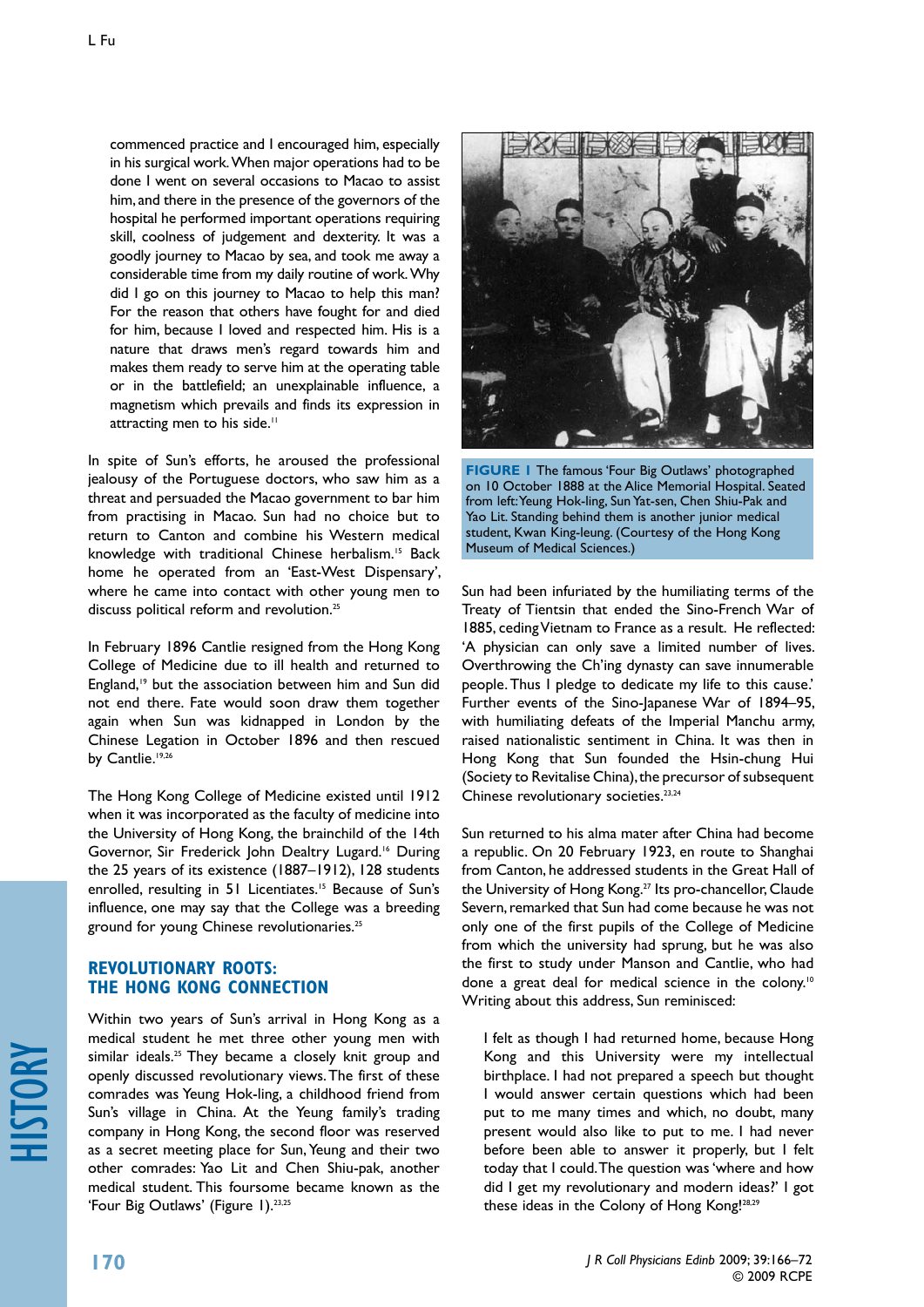Sun magnanimously admitted that he obtained his inspiration for a new China from the able, efficient and incorruptible British administration of Hong Kong:

More than 30 years ago I was studying in Hong Kong and spent a great deal of my spare time in walking the streets of the colony. Hong Kong impressed me a great deal, because there was orderly calm and there was artistic work being done without interruption. I returned to my home in Heung Shan twice a year and immediately I noticed the difference. There was disorder instead of order, insecurity instead of security. I even had to be my own policeman, and I have had to see that my rifle was in order. I compared Heung Shan with Hong Kong, and although they were only 50 miles apart, the difference impressed me so much that I began to wonder why it was that foreigners had done such marvellous things with this barren rock within 70 or 80 years while China with 4,000 years of civilisation had not even one place like Hong Kong…

And I found that among the government officers corruption was the exception and purity the rule. It was the contrary in China, where corruption among officials was the rule… I was told by elders that good government in England and Europe was not natural to those places, but that men had brought changes in themselves. In England years ago there was just the same corruption, just the same forgeries in the courts, and the same cruelty, but that Englishmen loved liberty and said, 'We shall no longer stand these things, we shall change them.' Thus I had the idea in my head, 'Why can we not change it in China?' [We] in China could imitate what had been done elsewhere, and the first thing to do was to get a change in government so as to make everything possible… So immediately after I had graduated from College I decided it was necessary for me to give up the profession of curing men's bodies and take up the task of curing my own country.28,29

In the case of Sun, medicine's loss was China's gain, for he eventually overthrew the Imperial Chinese Government to found the Republic of China.<sup>24</sup>

## **CONCLUSION**

Although the ultimate career of President Sun Yat-sen (Figure 2) was not destined to be medical but political, it was during his formative years as a medical student in Hong Kong that his revolutionary ideas developed and his political thoughts matured. To do revolutionary work Sun realised he must have a professional vocation to



**FIGURE 2** Portrait of President Sun Yat-sen in his famous *chung-shan* suit. (A print in the author's collection.)

begin with. In becoming a Western medical practitioner, he felt that he could be of use in developing modern medical practice in China against the evils of traditional Chinese practice. At the same time, this profession could offer a cloak of security for his reform work.23,30 In his memoirs Sun wrote that he regarded 'medical science as the kindly aunt who brought me out to the high road of politics'.<sup>21</sup>

The most significant event in Sun's early life was the establishment of the Hong Kong College of Medicine for Chinese. It was here that the father of modern China completed his education.<sup>14</sup> Sun applied the knowledge he gained and the social status he attained for the welfare of his countrymen. He was primarily a reformer by nature, and his ambitions were not personal.<sup>31</sup> His medical training was an important link in the chain of events that transformed him from a healer of the sick to the saviour of a nation.<sup>15,31</sup>

*Acknowledgement* The portrait of the 'Four Big Outlaws' is supplied by the Hong Kong Museum of Medical Sciences. The images have been electronically processed by Ms Connie Choy, SRN.